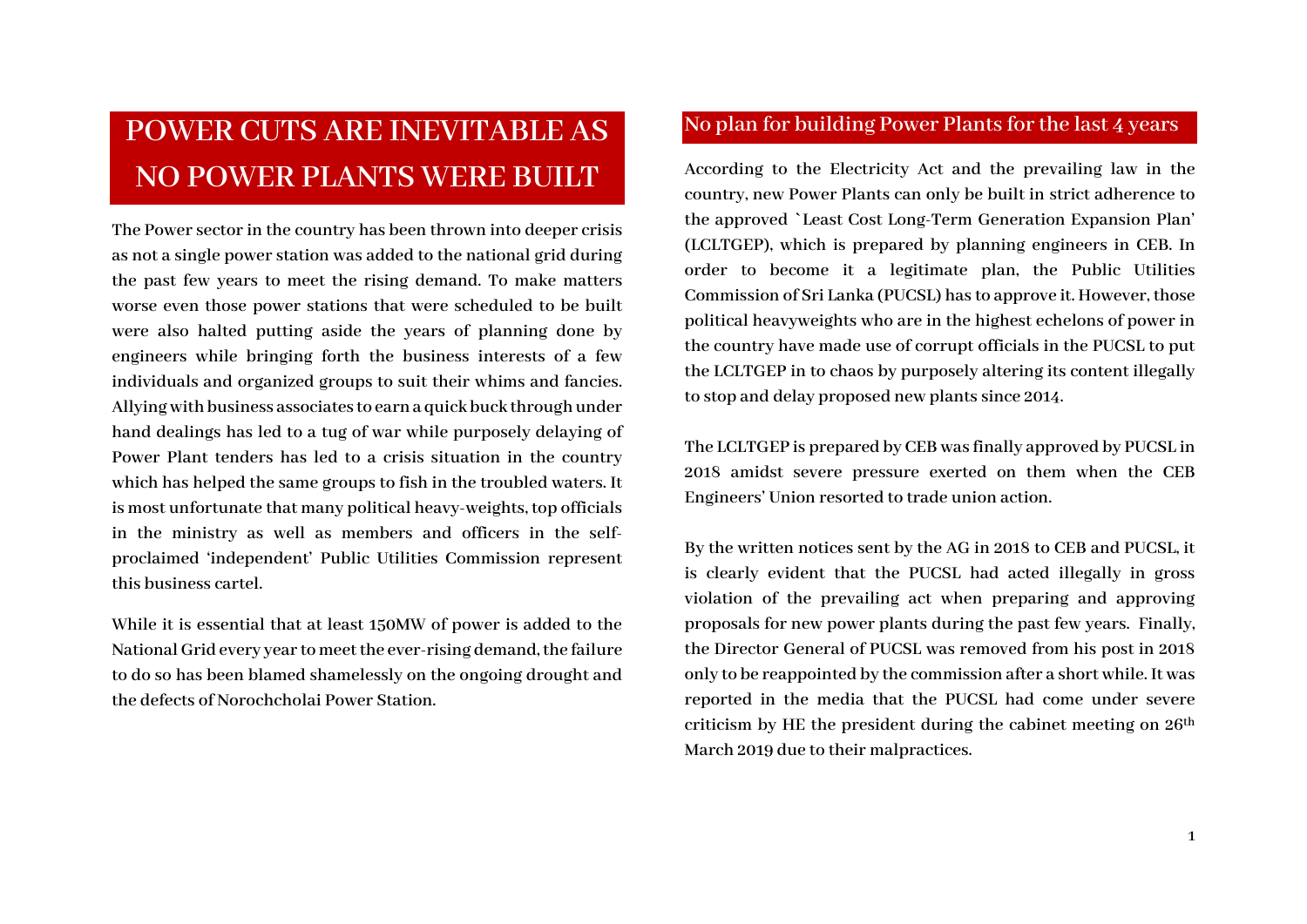## **Stopping construction of biggest Power Station after Norochcholai**

**The Sampur power station with a planned generation capacity of 500MW was the next biggest Power Station to be built after Norochcholai. Plans were well underway to complete it by the year 2020. But with the sinister motive of building illegal power stations which are more beneficial to them, those organized groups plotted meticulously to stop the construction of this Plant.**

**This was a well coordinated effort by the now defunct Cabinet Committee for Economic Management (CCEM) which was recently dissolved by HE the president. The Committee was well supported by several advisors to the president, highest officials in the ministry of P & E, PUCSL, NGOs and their business associates who hinder Nation's development.**

**The 20-year generation plan prepared by CEB which was to be in effect till 2034 was sent to PUCSL on 6th August 2015 for approval. However, the PUCSL kept the document without granting approval for more than one year till the opportunity rose to shelve plans for Sampur Power Station.**

**Once the Sampur project was shelved the plan was conveniently given approval but only partially with the inclusion of only a few oil fuelled power stations in 15th September 2016. Granting approval for only a part of the plan is illegal in terms of the provisions in Electricity Act. However, CEB has no legal resort to build any power** 

**stations to circumvent the Sampur issue which was a huge legal hurdle.**

**It is most unfortunate for the country that the grave need for more Power Stations is not felt by the rulers until the compelling power cuts.**

## **Why the 300MW LNG plant for which competitive bids were called is getting delayed?**

**As per our plans this power plant was proposed to add 230MW of power to the national grid by the year 2019. Seven (07) companies placed bids for this tender. However, the authorities attempted to open only one bid originating from a Korean company in 2017. CEB Engineer's Union vehemently objected to it and was able to allow opening of all bids for evaluation. But due to interference from various political bigwigs, undue influence on members of the tender board(s) and unwarranted actions by several officials in the ministry have left this tender entrapped in a legal stranglehold.**

**Removal and reappointment of members in the tender board(s) on several occasions is clear testimony to the extent of political interference in the selection process. Instead of proper mediation by the authorities to get this massive power plant built by a suitable company, it is learnt that several attempts are underway to award the tender to a party which is more favourable to them.**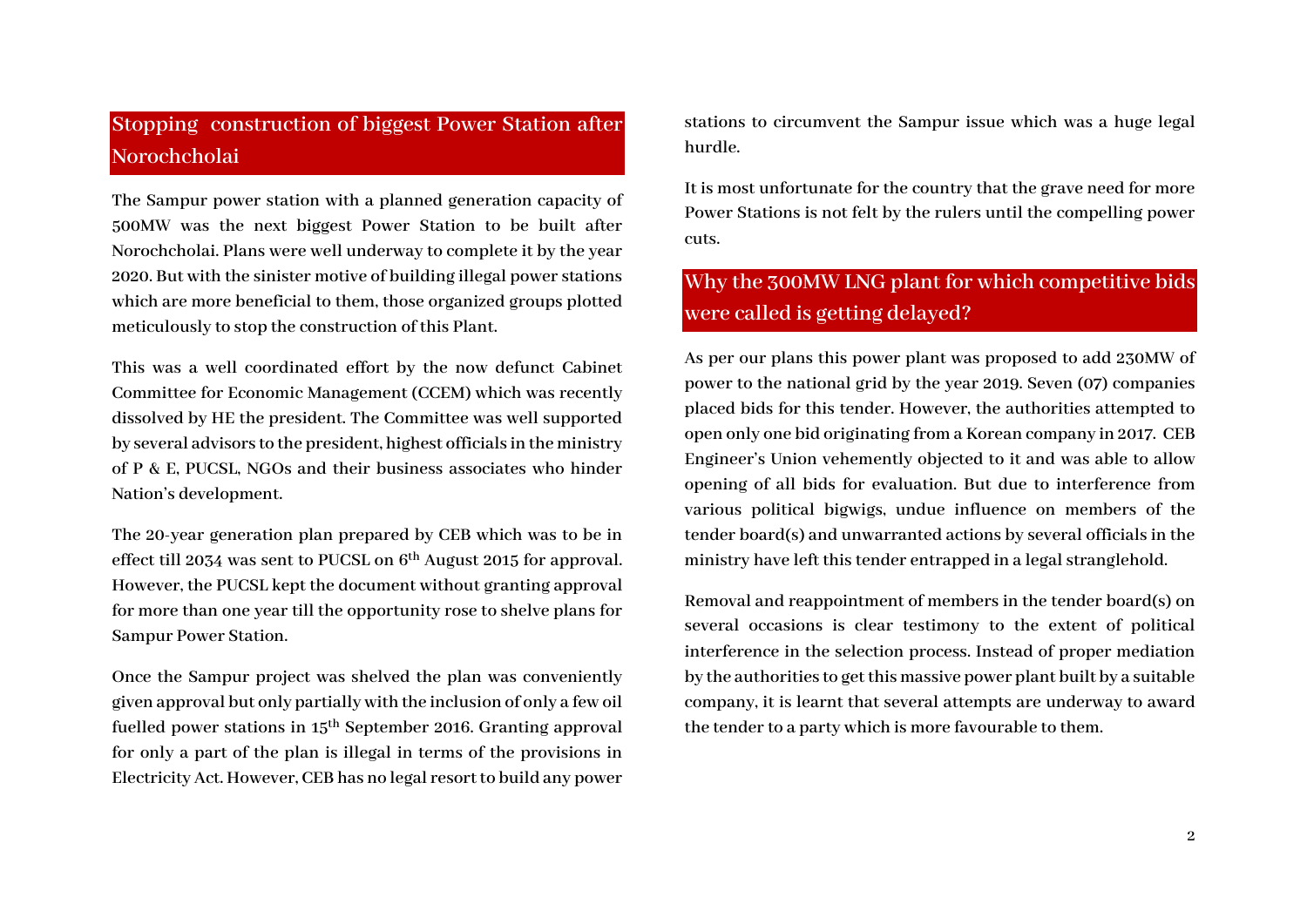**Meanwhile, the government is attempting to build 3 more LNG power stations through several companies from Japan, India and China.**

**Even though the government attempts to include these power plants in future plans,there is neither any appropriate proposal nor any agreement on pricing reached up to date.** 

**One other reason for objecting and delaying tenders calling for competitive bids in favour of unsolicited proposals is to pave the way for paying higher rates for energy produced from these plants.**

#### **Delaying of Medium Term Solutions**

**Consistent and affordable electricity can only be delivered to the people through a combination of low cost coal and LNG power stations at a price ranging from Rs. 9 to Rs. 16 per unit of electricity. This can only be achieved through the implementation of CEB's Least Cost Long Term Generation Expansion Plan. In the backdrop of implementation of this long term plan is in jeopardy it is essential to look for medium term solutions by way of constructing power stations which are fuelled by Heavy Furnace Oil (HFO) which would cost Rs. 20/= to Rs. 24/= per unit cost of electricity generated. As such approval for 100MW and 24x4 MW power stations which are fuelled by Heavy Furnace Oil (HFO) were proposed, those mediumterm solutions are delayed by the ministry. Almost 6 months have elapsed since the draft tender documents were submitted for ministry approval and yet the secretary to the ministry is proposing** 

**alteration to technical specifications in order to appease a few individuals with business interests. A decision on Ace Matara and Asia Power Diesel Plantswhich could yield 70MW is also held by the ministry for almost 02 years. Due to the long delays in implementing low cost coal & LNG power plants several interim proposals were also made an alternative to high operating cost of Diesel-powered plants. However, the delaying tactics of the ministry in granting approval for the bidding process to continue would eventually lead to a situation where emergency power purchase is the only option left at exorbitant rates of approximately Rs. 30/= per unit.**

## **Wasn't there any solution for the crisis other than putting the public at difficulty through power cuts?**

**There are only two (02) options left when the Least Cost Long Term Generation plan as well as the mid-term planned solutions are sabotaged. One is to opt for power cuts putting the ordinary citizen at difficulty and the other is to purchase emergency power at exorbitant rates at the expense of general public coffers. This impending gloomy situation was explained to by the management of CEB to the ministry by the first week of January this year.**  Meanwhile, tenders were called in an attempt to procure emergency **power from 03 companies by 12th March in order to avoid power cuts and maintain regular supply of electricity. However, the ministry heed to the advice of CEB and kept on with usual practise of attempting to play to the tune of its business associates. This**